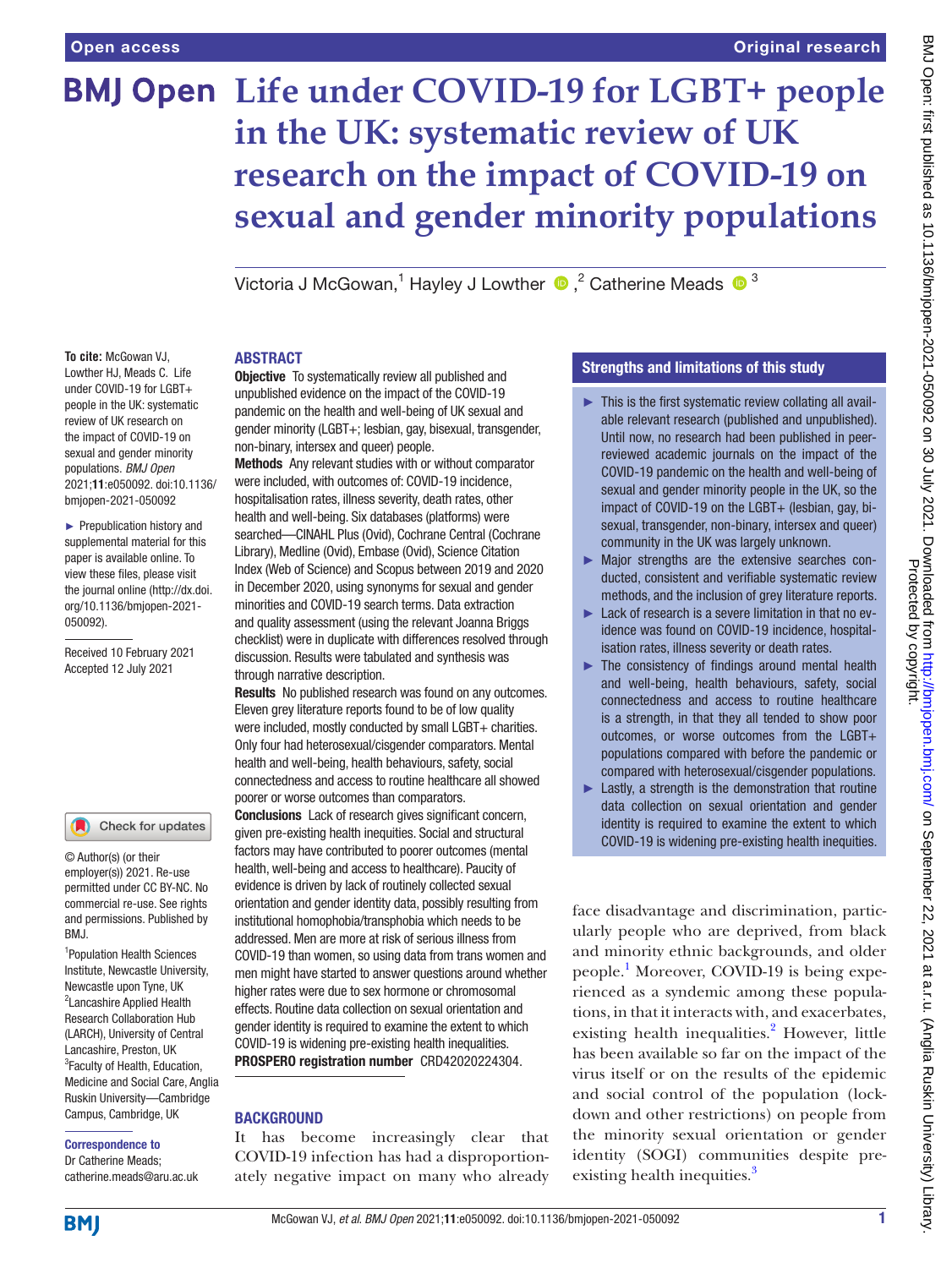In September 2020, the European Commission presented their first-ever European Union (EU) Strategy for lesbian, gay, bisexual, transgender, non-binary, intersex and queer (LGBT+) equality.<sup>[4](#page-10-3)</sup> While progress in the EU and elsewhere has been made towards LGBT+ equality over the past years, discrimination against LGBT+ people persists, and the COVID-19 crisis has only exacerbated the situation, with a higher rate of violence and discrimination towards LGBT+ people reported.<sup>5</sup> In the UK, this societal discrimination has been acknowl-edged following a large survey by the UK government.<sup>[6](#page-10-5)</sup> The ensuing UK government Action Plan stated that they were 'committed to tackling the burning injustices that LGBT people face'.<sup>[7](#page-10-6)</sup>

However, there have been few academic publications so far on the impact of the COVID-19 virus on the health and well-being of people from the LGBT+ communities. What has been published internationally suggests several potential health and well-being impacts. It has been shown that people from sexual and gender minorities experience poorer mental health, $8<sup>9</sup>$  but this has been exacerbated by the COVID-19 virus and associated social control measures.<sup>10-13</sup>

There is evidence to suggest that COVID-19 disproportionately affects people with endocrine conditions, putting them at an increased risk of severe disease.<sup>14</sup> Female reproductive steroids may protect against more severe disease $15$  and lesbians have lower reproductive rates than heterosexual women.<sup>16</sup> Sexual minority women possibly have higher levels of testosterone than heterosexual women, $17$  and many transgender men and women are taking exogenous hormones. The oestrogens that transgender women take may reduce the severity of COVID-19 infection.<sup>[18](#page-10-13)</sup> Some gay men have reported casual sex during the pandemic, which may increase the risk of COVID-19.<sup>19 20</sup> Men who have sex with men, and transgender women, have higher rates of HIV, which may exacerbate the effects of the COVID-19 virus.<sup>21</sup>

In addition, it has been demonstrated that the greater the level of minority stress on a person from the sexual minority community, the greater the negative impact on their mental health.<sup>[22](#page-11-1)</sup> Minority stress may also adversely affect their physical health.<sup>23</sup> This is probably also true for trans people but there is less evidence on this.<sup>[24](#page-11-3)</sup>

Given these issues, routine data collection around SOGI would seem warranted. This systematic review reports all research on the impact of the COVID-19 pandemic on UK LGBT+ people.

#### **METHODS**

#### Inclusion criteria

Eligibility was: (1) Population: sexual minority people (self-described by orientation identity, sexual behaviour or marriage/cohabitation status), and transgender and non-binary people, living in the UK in any setting; (2) Exposure: COVID-19 pandemic; (3) Comparator 1: heterosexual people or those self-describing as only

having sex with the opposite sex or married or cohabiting with someone from the opposite sex; and cisgender people; Comparator 2: life before the pandemic: Comparator 3: no comparator; (4) Outcomes: any relevant health and well-being outcomes; (5) Study design: any primary qualitative or quantitative studies of any design. Studies could be peer-reviewed, published or grey literature. Studies were excluded if: the sexual orientation and/or gender identity were not clear; there was no total number investigated in the report; there were fewer than 50% UK participants; there were no outcomes of interest; or if they were opinions, editorials or case reports.

#### Search strategy, study selection and data extraction

Searches were conducted by one reviewer (CM) in November 2020 and checked by another (HJL). Search terms and appropriate synonyms (Medical Subject Headings terms and text words) were developed based on population and exposures. Six databases (platforms) were searched—CINAHL Plus (Ovid), Cochrane Central (Cochrane Library), Medline (Ovid), Embase (Ovid), Science Citation Index (Web of Science) and Scopus (Scopus platform). The same search terms were used for each database but adapted where necessary. All titles found were assessed for inclusion and abstracts read if available. A full table of search terms can be found in [online supplemental table 1](https://dx.doi.org/10.1136/bmjopen-2021-050092). Google searches used the terms COVID-19 and SOGI synonyms, and the first 100 hits were examined. Websites of UK LGBT+ charities were examined, as were reference lists of UK researchers in LGBT+ healthand well-being research. The Office for National Statistics (ONS), and several health inequalities experts were contacted. Submissions to the UK Women and Equalities Select Committee Enquiry into COVID-19 and the impact on people with protected characteristics<sup>25</sup> were checked for primary research. If any titles and abstracts had relevant information or there was uncertainty, the full study was checked by two reviewers, with any disagreements resolved by discussion.

Standard forms were devised prior to data extraction and quality scoring, based on the aims of the systematic review. Data items included type of sample, number of participants in LGBT+ and comparator groups (if available), type of outcomes reported, any external funding, type of presentation, numerical results for each group under the general headings of incidence, hospitalisations, deaths, mental health, physical health, health behaviours, personal safety, social support, impact of the pandemic on being out and routine healthcare access. Information was extracted by one reviewer (CM) and checked by another (VJM). Staff from one study<sup>26</sup> were contacted about data discrepancies and they supplied corrected data.

#### Quality assessments

Studies were quality assessed (CM and VJM) using the Joanna Briggs Institute (JBI) checklist for cross-sectional surveys. $27$  It was intended from the protocol to use Crit-ical Appraisal Skills Programme (CASP) checklists, <sup>[28](#page-11-7)</sup>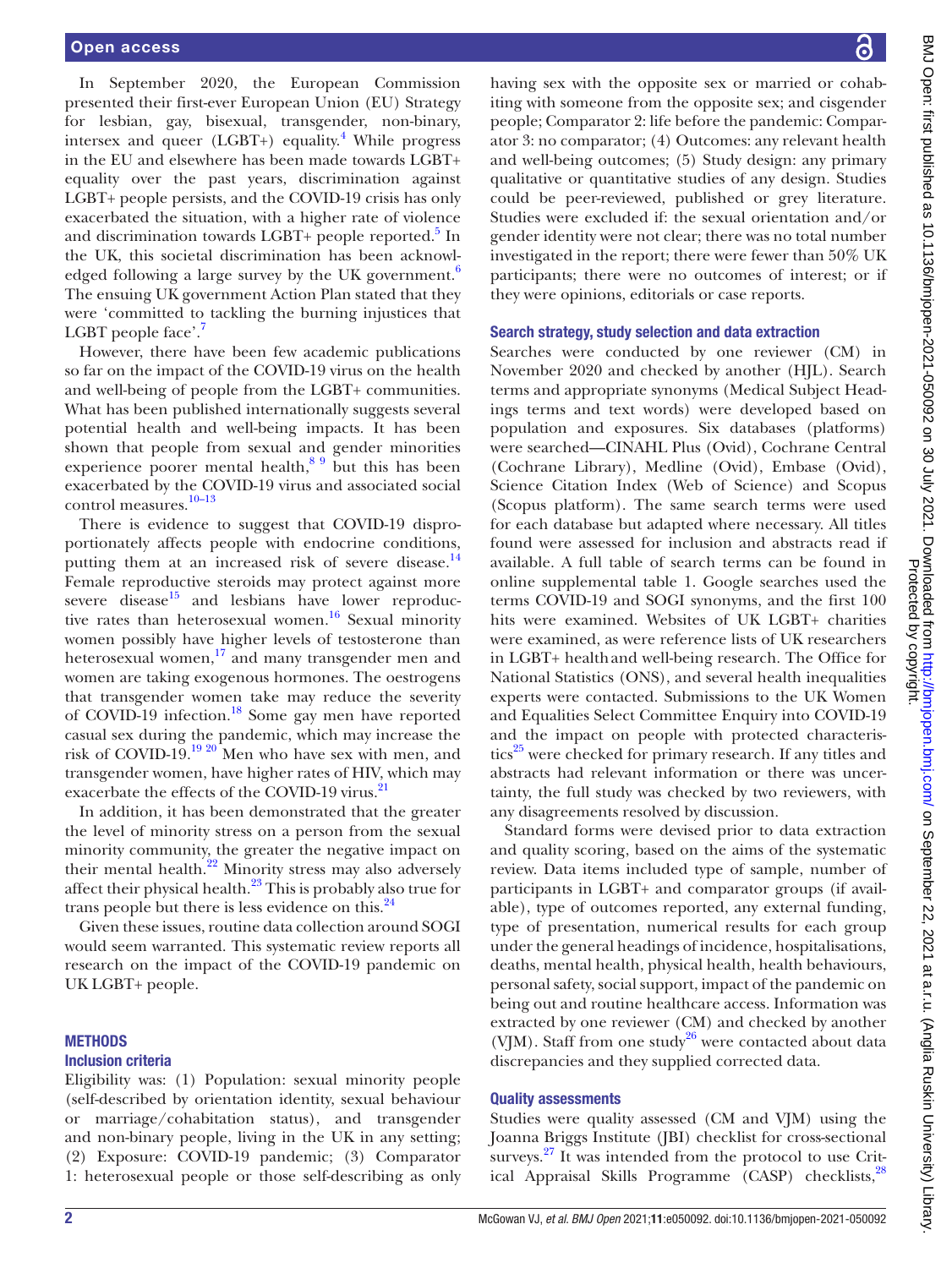but all included studies were surveys and CASP has no survey checklist. The three external validity questions from  $CASP^{24}$  $CASP^{24}$  $CASP^{24}$  were used in addition to the JBI checklist.<sup>27</sup> No funnel plot assessment of publication bias could be conducted due to lack of comparative numerical results.

#### Data analysis

Results for studies with the three types of comparators were tabulated separately. Where multiple SOGI subgroups were reported in the studies, these are presented separately. Numerical results (if given) were reported as percentages or means and SDs. Synthesis was by narrative description of results. Meta-analysis was not possible due to heterogeneity of study questions and lack of comparator populations.

#### Patient and public involvement

All authors of this paper are from, or allies with, the LGBT+ community. The first author discussed the idea of the systematic review with a number of LGBT+ activists and community workers, and there was unanimous consent that it was a good idea and would be very useful. A draft of the paper was peer reviewed by members of an LGBT+ charity based in the north east of England.

#### RESULTS

From 218 citations, 2 abstracts were selected for full-text examination, and no fully published papers were included. From internet searches and contacts with experts, 11 grey literature studies were found and included in the narrative synthesis (see [online supplemental figure 1](https://dx.doi.org/10.1136/bmjopen-2021-050092) for Preferred Reporting Items for Systematic Reviews and Meta-Analyses flow diagram and [online supplemental](https://dx.doi.org/10.1136/bmjopen-2021-050092) [table 2](https://dx.doi.org/10.1136/bmjopen-2021-050092) for excluded studies with reasons for exclusion).

#### Study characteristics

The 11 studies were conducted in  $2020^{26\cdot29-39}$  (see [table](#page-3-0) 1).

All were grey literature reports, web pages with associated links to data or an unpublished manuscript intended for publication in a peer-reviewed journal. Nine were by charities and two were by pairs of academics, one with a small grant from the British Academy<sup>[33](#page-11-8)</sup> and the other was unfunded.<sup>34</sup>

All studies were cross-sectional surveys conducted online, and all had quantitative data, nine also had qualitative components. All studies were UK based but there was limited geographical information provided, and no obvious participation from Wales, Scotland or Northern Ireland. Participants were recruited by a variety of methods, (advertising, word of mouth, social media), and all were internet surveys, one also included telephone contacts.<sup>[39](#page-11-10)</sup> Ages of participants varied, from all aged under 25 years<sup>[29](#page-11-11)</sup> to the majority aged over 55 years.<sup>38</sup> SOGI status for all studies was by self-report. Two studies reported results of heterosexual respondents<sup>26 31 32</sup> and two for cisgender respondents.[26 29](#page-11-5) In all comparative studies, either the LGBT+ group or comparator group had fewer than 40

participants. One study framed survey questions in terms of changes since lockdown started $36$  and one study gave numerical results for before and during lockdown.<sup>[26](#page-11-5)</sup> The remaining studies gave results for LGBT+ people during the pandemic only.

All except one<sup>[34](#page-11-9)</sup> of the studies were found to be of relatively low quality when assessed from an academic background, as these studies were written for a lay audience. Checklist results are presented in [online supplemental](https://dx.doi.org/10.1136/bmjopen-2021-050092)  [table 3.](https://dx.doi.org/10.1136/bmjopen-2021-050092) Very few methods were given for all but one<sup>[34](#page-11-9)</sup> of the reports—this manuscript gave in-depth methods for analysis of the collected data, including regression models. The two studies by academic groups $^{\frac{33}{33}34}$  did have ethical approval, but it is not clear whether the other nine projects sought this. It was unclear if there were checks to ensure that the same person had not completed surveys more than once. External validity seemed reasonably good, with all studies finding similarly consistent outcomes.

#### **Findings**

Numerical results for studies with concurrent comparators are in [table](#page-6-0) 2 and for historical comparators in [table](#page-7-0) 3. Non-comparative study results are in [tables](#page-8-0) 4 and [5](#page-8-0) and [online supplemental table 4.](https://dx.doi.org/10.1136/bmjopen-2021-050092)[34](#page-11-9)

One small study $39$  reported the proportion of respondents who had had COVID-19 up to July 2020—5 of 103 respondents. There was no other information on rates of infection or hospitalisations.

Three studies with concurrent controls<sup>[26 29 31 32](#page-11-5)</sup> reported mental health outcomes (see [table](#page-6-0) 2), with also domestic violence, homelessness and self-harm in one.<sup>[26](#page-11-5)</sup> For two studies with heterosexual comparators, one<sup>[31 32](#page-11-14)</sup> found more in the LGBT+ group experienced poor mental health compared with the population as a whole. The  $other<sup>26</sup> showed mixed results, with some poor outcomes$ experienced more often by LGB groups and some by heterosexual comparators. For example, more LGB respondents were at risk of homelessness, whereas more heterosexual respondents were self-harming. For two studies with cisgender comparison groups,  $26\frac{29}{29}$  one found that all mental health outcomes (anxiety, depression, loneliness, self-harm) were worse for the trans respondents[.26](#page-11-5) Regarding health behaviours, exercise was less in the trans group but fewer had problems with alcohol consumption.<sup>[26](#page-11-5)</sup> More were at risk of homelessness.<sup>26</sup> Particularly worrying were the findings<sup>29</sup> which showed that more than double the percentages of trans young people with a variety of mental health difficulties compared with cisgender respondents. These included having mental health as a significant obstacle, feeling more lonely or isolated, and needing more support from a variety of service providers.

Both studies with historical comparators<sup>[26 35](#page-11-5)</sup> reported worsening of all mental health and well-being outcomes during the COVID-19 pandemic (see [table](#page-7-0) 3) for LGBT participants. There was worsening of anxiety, depression and self-harming in all groups in one study, $26$  and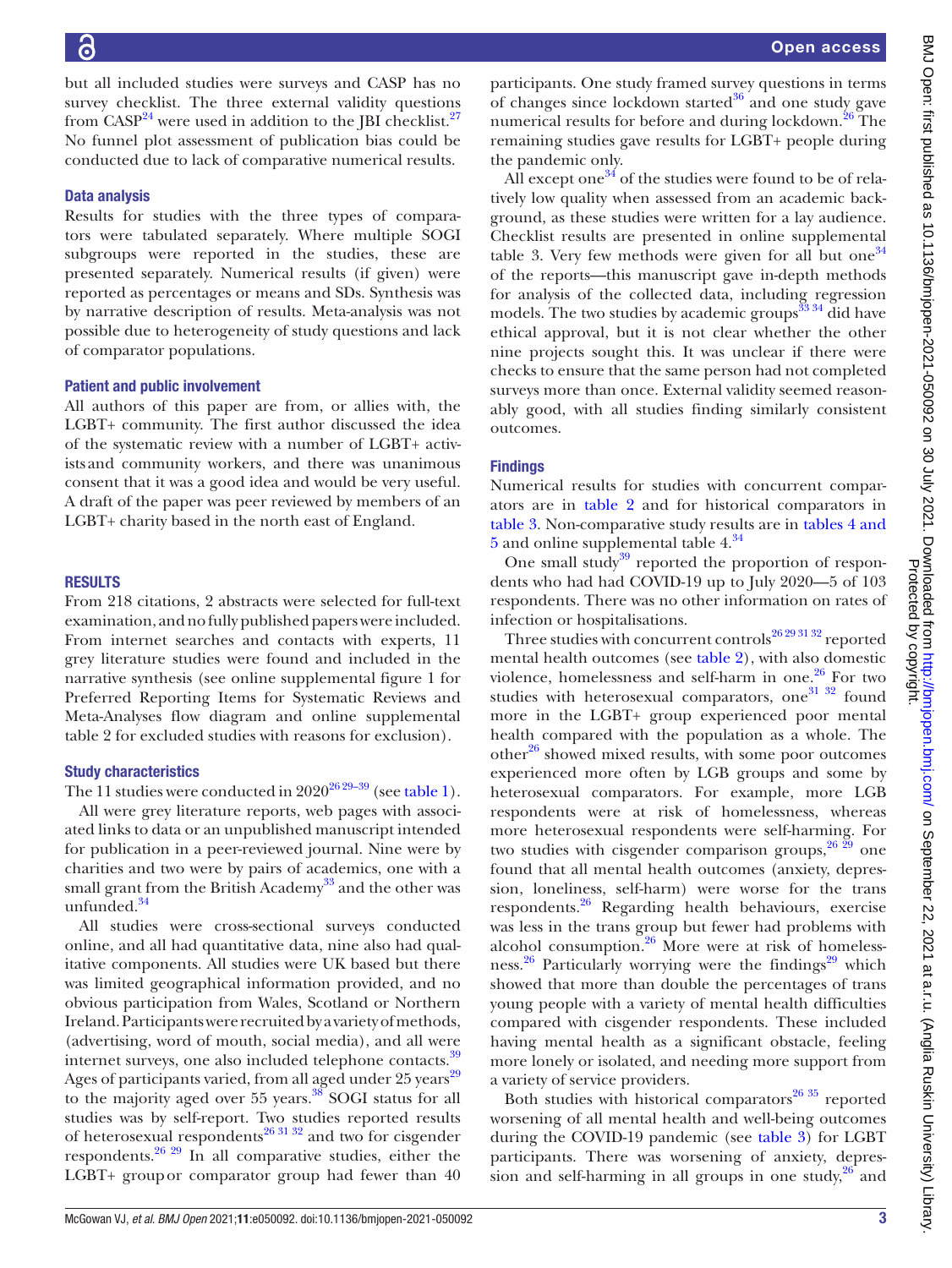<span id="page-3-0"></span>

|                         |                                       |                                                                                                                                                 |                                                                                                                                                                                                                                                                                                              |                                                                                                                                                                        |                                                                                                                                                                                                                                                                                    | ಀ                                                                                                                                                                                                  |
|-------------------------|---------------------------------------|-------------------------------------------------------------------------------------------------------------------------------------------------|--------------------------------------------------------------------------------------------------------------------------------------------------------------------------------------------------------------------------------------------------------------------------------------------------------------|------------------------------------------------------------------------------------------------------------------------------------------------------------------------|------------------------------------------------------------------------------------------------------------------------------------------------------------------------------------------------------------------------------------------------------------------------------------|----------------------------------------------------------------------------------------------------------------------------------------------------------------------------------------------------|
|                         | Form                                  | phase 3 part used<br>One grey report,                                                                                                           | One grey report                                                                                                                                                                                                                                                                                              | Two grey reports,<br>one of LGBT+,<br>one of general<br>population                                                                                                     | One grey report                                                                                                                                                                                                                                                                    | for publication<br>submission<br>Manuscript                                                                                                                                                        |
|                         | External funding                      | $\frac{R}{Z}$                                                                                                                                   | Birmingham City<br>Council or not<br>sponsored by<br>Unclear if                                                                                                                                                                                                                                              | $\frac{1}{2}$                                                                                                                                                          | Special Research<br>British Academy<br>Grant                                                                                                                                                                                                                                       |                                                                                                                                                                                                    |
|                         | Demographics LGBT+<br>groups          | trans female plus non-binary,<br>19% 13-15, 7% 16-18, 22%<br>female, 2% trans male plus<br>45% cis male, 45% cis<br>19-21, 41% 22-25<br>8% PNTS | 8% aged 18-24, 26% 25-34,<br>24% lesbian, 53% gay, 16%<br>38% female, 59% male, 3%<br>female plus non-binary, 1%<br>4% black, 4% mixed, 2%<br>9% trans male plus trans<br>20% 35-44, 19% 45-54,<br>13% 55-64, 11% 65-74<br>bisexual, 9% queer, 5%<br>28% disabled<br>unsure<br><b>PNTS</b><br>Asian<br>other | 35% lesbian, 16% gay, 32%<br>8% disabled 32% aged 55+<br>14% trans male plus trans<br>35% male, 65% female<br>female plus non-binary<br>bisexual, 17% other<br>5% BAME | 21% transgender (gender not<br>44% male, 39% female, 12%<br>12% aged 18-20, ~30% 21-<br>25, 30% 26-30, 30% 31-35<br>bisexual, 12% pansexual,<br>42% gay or lesbian, 27%<br>52% disabled or ongoing<br>non-binary, 5% other<br>health problem<br>10% other<br>6% BAME<br>specified) | Sexual orientation NR except Unfunded<br>25-34, 27.6% 35-44, 19.3%<br>15.1% aged 18-24, 30.9%<br>23.5% trans male or trans<br>female or non-binary<br>7.1% 55+<br>13.2% BAME<br>8% queer<br>45-54, |
|                         | quantitative<br>Qualitative/          |                                                                                                                                                 | <b>Both</b>                                                                                                                                                                                                                                                                                                  | <b>Both</b>                                                                                                                                                            | <b>Both</b>                                                                                                                                                                                                                                                                        | Quantitative only                                                                                                                                                                                  |
|                         | Comparator group                      | Cisgender respondents Quantitative only<br>Total N=1009)<br>$(N = 989,$                                                                         | None                                                                                                                                                                                                                                                                                                         | General population<br>N=785 (of which 37<br>living in same area<br>were LGB)                                                                                           | respondents (N=~6)<br>(results not given)<br>Heterosexual                                                                                                                                                                                                                          | None                                                                                                                                                                                               |
|                         | ار<br>Z                               | <u>ನ</u>                                                                                                                                        | 146                                                                                                                                                                                                                                                                                                          | 57                                                                                                                                                                     | 345                                                                                                                                                                                                                                                                                | 310                                                                                                                                                                                                |
|                         | Type of sample                        | Young people aged<br>13-25 living in London                                                                                                     | live, work or socialise<br>LGBTQ+peoplewho<br>in Birmingham                                                                                                                                                                                                                                                  | living in Cumbria or<br>LGBT+ population<br>Lancashire                                                                                                                 | People aged 18-35                                                                                                                                                                                                                                                                  | (83.6% from UK)<br>$LGET+$                                                                                                                                                                         |
| General characteristics | Name of report                        | Londoners: a digital<br>Listening to young<br>listening project                                                                                 | LGBT communities<br>Impact of Covid-19<br>on Birmingham's                                                                                                                                                                                                                                                    | LGBTQ community<br>pandemic on the<br>the coronavirus<br>The impact of                                                                                                 | COVID-19 Lockdown<br>18-35 Experiences<br><b>LGBTQ UK</b>                                                                                                                                                                                                                          |                                                                                                                                                                                                    |
| Table 1                 | organisation/team<br>Source<br>(date) | Barnardo's London<br>(Sept 2020) <sup>29</sup>                                                                                                  | Birmingham LGBT<br>(Sept 2020) <sup>30</sup>                                                                                                                                                                                                                                                                 | (June/July 2020) <sup>3132</sup><br>Healthwatch<br>Together                                                                                                            | Houghton and<br>(Aug 2020) <sup>33</sup><br>Tasker                                                                                                                                                                                                                                 | Kneale and Becares Queerantine Survey<br>(Aug 2020) <sup>34</sup>                                                                                                                                  |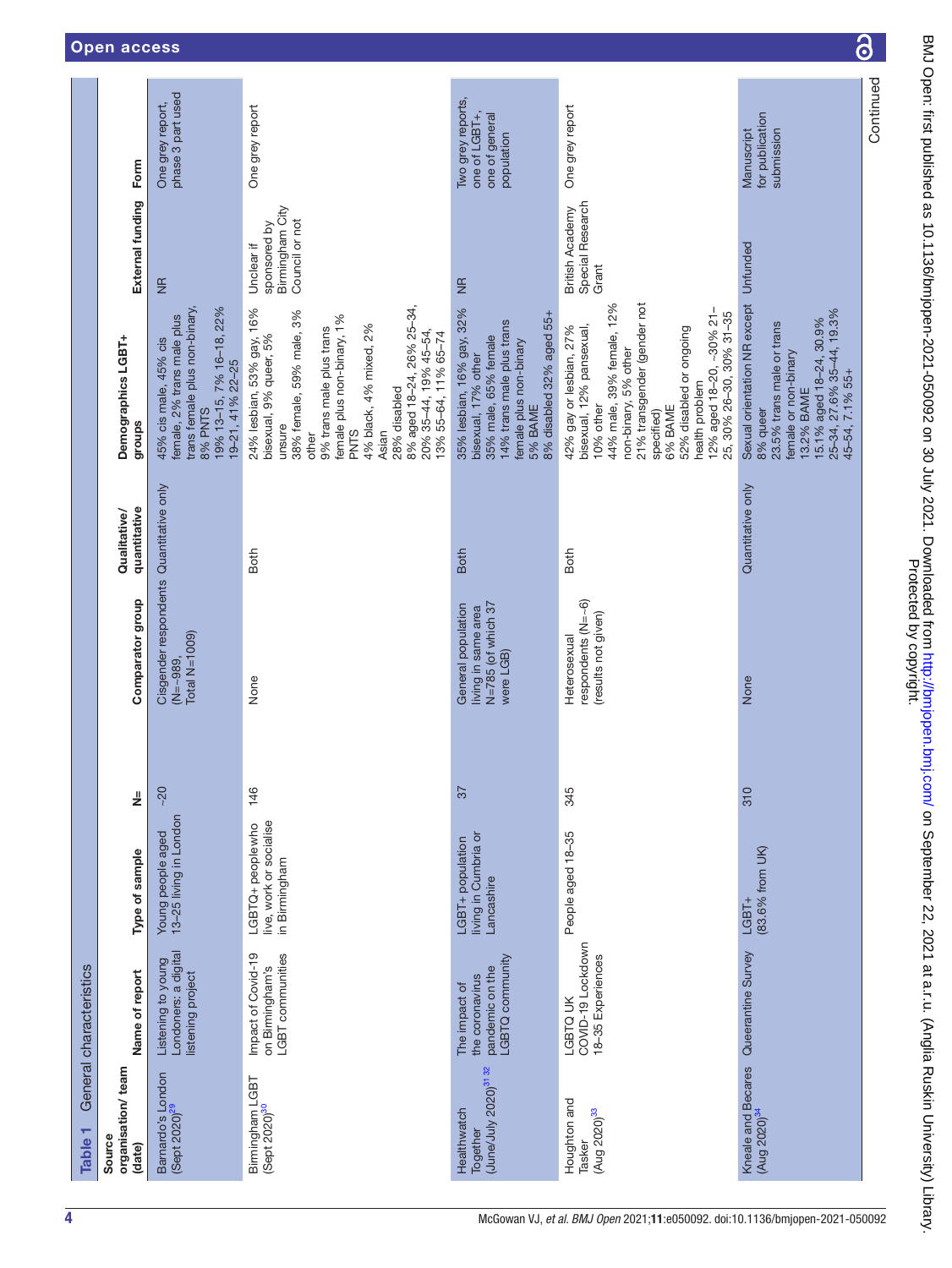| Continued<br>Table <sub>1</sub>                                |                                                              |                                                 |                 |                                  |                              |                                                                                                                                                                                                                                                                   |                                 |                 |
|----------------------------------------------------------------|--------------------------------------------------------------|-------------------------------------------------|-----------------|----------------------------------|------------------------------|-------------------------------------------------------------------------------------------------------------------------------------------------------------------------------------------------------------------------------------------------------------------|---------------------------------|-----------------|
| organisation/team<br>Source<br>(date)                          | Name of report                                               | Type of sample                                  | ٣               | Comparator group                 | quantitative<br>Qualitative/ | Demographics LGBT+<br>groups                                                                                                                                                                                                                                      | External funding                | Form            |
| Lancashire LGBT<br>(July 2020) <sup>35</sup>                   | Covid-19 lockdown<br>survey report                           | living in Lancashire<br>LGBT+ population        | 187             | Changed since before<br>lockdown | Both                         | 56% men, 34% women, 10%<br>22% disabled 17% aged 55+<br>16% lesbian, 43% gay, 26%<br>bisexual, 3% heterosexual,<br>cis, 3% PNTS (gender not<br>25% trans gender, 72%<br>10% other including<br>4% BAME<br>pansexual<br>specified)<br>other,                       | $\frac{\mathbb{E}}{\mathbb{E}}$ | One grey report |
| <b>LGBT</b> Foundation<br>(May 2020) <sup>36</sup>             | <b>Hidden Figures</b>                                        | LGBT+ population                                | 555             | None                             | <b>Both</b>                  | $27\%$ disabled 24% aged 50+<br>44% men, 41% women 10%<br>26% lesbian, 42% gay, 13%<br>6% other, including as queer<br>bisexual, 1% heterosexual,<br>23% transgender, 3%<br>non-binary, 4% other<br>intersex (gender not<br>or pansexual<br>8% BAME<br>specified) | $\overline{B}$                  | One grey report |
| LGBT South West,<br>Intercom Trust<br>Uuly 2020) <sup>37</sup> | on our Communities<br>Covid-19 Pandemic<br>The Impact of the | LGBT+ population<br>living in the South<br>West | 407             | None                             | Both                         | 29% transgender (gender not<br>36% men, 49% women, 10%<br>24% disabled 15% aged 55+<br>24% lesbian, 27% gay, 26%<br>bisexual, 4% heterosexual,<br>non-binary, 4% other<br>15% other including<br>3% BAME<br>pansexual<br>specified)                               | $\frac{\pi}{2}$                 | One grey report |
| Live Through This<br>(Aug 2020) <sup>38</sup>                  | Cancer & Covid in<br>our community                           | Patients with cancer,<br>(50% from UK)          | $\overline{74}$ | None                             | <b>Both</b>                  | 12% transgender (gender not<br>32% disabled 62% aged 55+<br>50% men, 42% women, 8%<br>bisexual, 8% heterosexual,<br>65% lesbian or gay, 12%<br>15% other including<br>5% BAME<br>pansexual<br>specified)<br>other                                                 | $rac{\pi}{2}$                   | One grey report |
|                                                                |                                                              |                                                 |                 |                                  |                              |                                                                                                                                                                                                                                                                   |                                 | Continued       |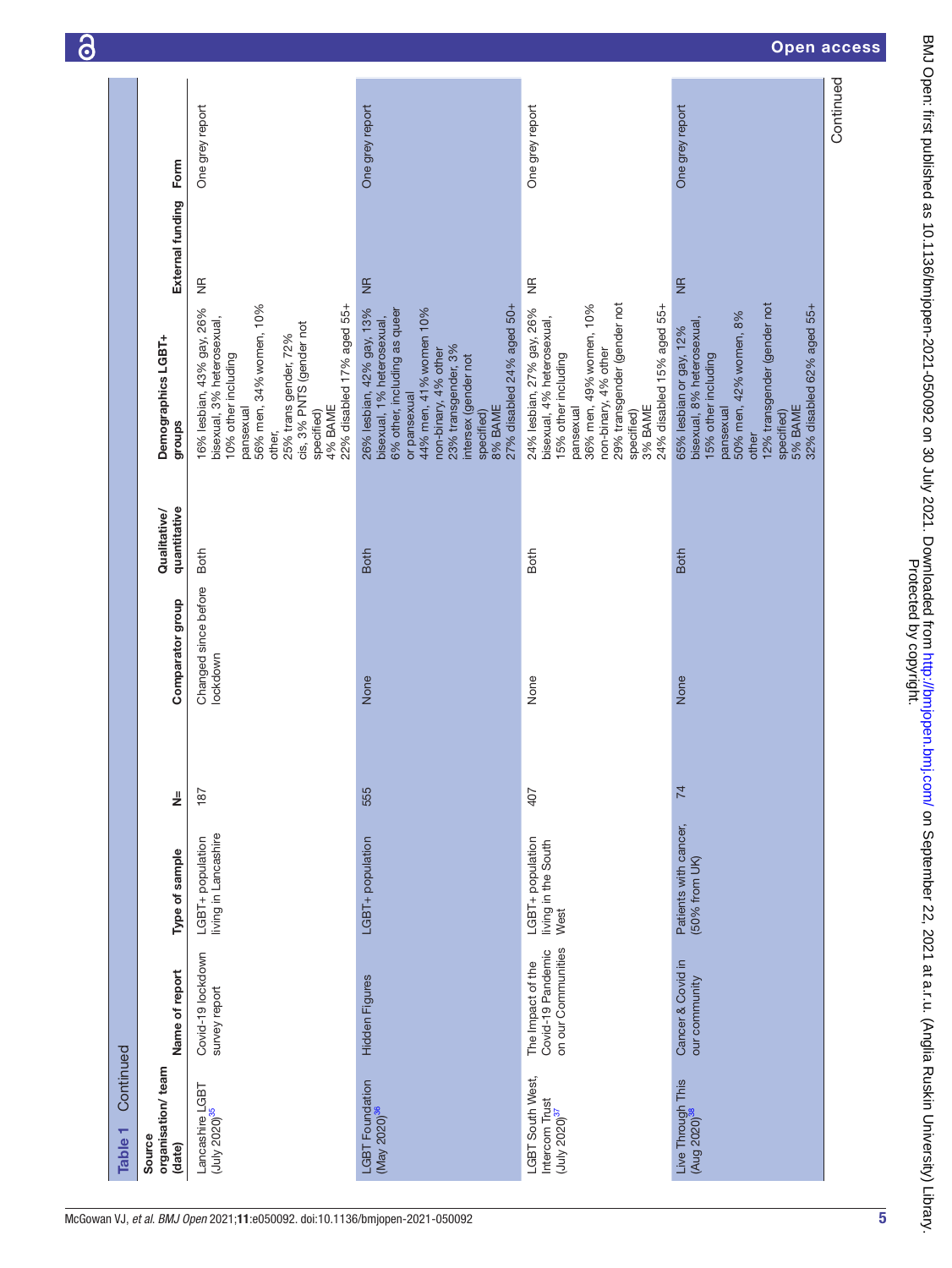| Table 1 Continued                                          |                                                                    |                                          |                                                         |                                                                                                                                                                |                              |                                                                                                                                                                                                                               |                       |                           |
|------------------------------------------------------------|--------------------------------------------------------------------|------------------------------------------|---------------------------------------------------------|----------------------------------------------------------------------------------------------------------------------------------------------------------------|------------------------------|-------------------------------------------------------------------------------------------------------------------------------------------------------------------------------------------------------------------------------|-----------------------|---------------------------|
| organisation/team<br>Source<br>(date)                      | Name of report                                                     | Type of sample                           | ار<br>N                                                 | Comparator group                                                                                                                                               | quantitative<br>Qualitative/ | Demographics LGBT+<br>groups                                                                                                                                                                                                  | External funding Form |                           |
| <b>Opening Doors</b><br>(Nov 2020) <sup>39</sup><br>London | mpact of Covid-19<br>Only Connect. The<br>on older LGBT+<br>people | population near<br>Older LGBT+<br>London | 103                                                     | None                                                                                                                                                           | <b>Both</b>                  | 10% BAME age range 51-90,<br>67% gay, 20% lesbian, 7%<br>bisexual, 4% queer, 1%<br>pansexual, 1% asexual<br>Transgender-NR<br>mean 62 years                                                                                   | $\frac{\alpha}{2}$    | One grey report           |
| Uune 2020) <sup>26</sup><br><b>Outlife</b>                 | Lockdown Wellbeing<br>The LGBTQ+<br>Report                         | LGBT+ population                         | Bisexual=630<br>Other=717<br>Lesbian=443<br>$Gay = 531$ | cisgender respondents<br>a. Hetero-sexual and<br>b. Before lockdown<br>$(N=33)$                                                                                | <b>Both</b>                  | 32% transgender (gender not<br>32% men, 45% women, 17%<br>19% lesbian, 23% gay, 27%<br>bisexual, 1% heterosexual,<br>non-binary, 6% other<br>30% other including<br>5% aged 55+<br><b>10% BAME</b><br>pansexual<br>specified) | $rac{\pi}{2}$         | Website plus<br>downloads |
|                                                            |                                                                    |                                          |                                                         | BAME, black, Asian and minority ethnic; LGBT+, lesbian, gay, bisexual, transgender, non-binary, intersex and queer; NR, not reported; PNTS, prefer not to say. |                              |                                                                                                                                                                                                                               |                       |                           |

also considerable increases in the proportions reporting loneliness. The other study $35$  reported reductions in confidence, cheerfulness, feeling relaxed and good about themselves, feeling less close to others, thinking less clearly, dealing with problems less well for the whole group and reduction of well-being in trans people.

The eight non-comparative studies $30\,33-39$  focused on general mental health, physical health, health behaviours (including alcohol consumption and use of other substances), personal safety, connectedness, being out and access to routine healthcare (see [table](#page-8-0) 4 for health results and [table](#page-9-0) 5 for well-being results). All studies showed that a sizeable proportion of respondents were worried about these issues. A high proportion felt that their mental health had been affected since the start of the pandemic, particularly regarding feelings of anxiety, depression, suicidal thoughts and self-harming behaviour. One study found high levels of perceived stress, with the average score increasing for those who had experienced an instance of homophobic or transphobic harassment, compared with respondents who had not. $34$  Similarly, the odds of exhibiting significant depressive symptomology increased threefold among those who had experienced harassment based on their gender or sexuality compared with those who had not. $34$  Many felt lonely and isolated from their partner, family and the LGBT community that they normally accessed. Many had little or no support from the community around them. In one study, a relatively high proportion reported knowing someone who had died from COVID-19.<sup>[30](#page-11-15)</sup> Access to healthcare was a major concern of many, particularly for trans people taking regular medication. Personal safety was another major concern, with a relatively high proportion not feeling safe where they were currently living, and three studies found relatively high proportions of people experiencing hate crime and domestic violence.<sup>30 34</sup> <sup>35</sup> Also, a relatively high proportion felt that they could not be themselves during lockdown because they could not express their sexual orientation or gender identity.<sup>30</sup> 33 35

## **DISCUSSION**

# Statement of principal findings

There has been alarmingly little research into the impact of the COVID-19 pandemic on the UK LGBT+ population, despite known pre-existing health inequities<sup>40</sup> which is consistent with systematic review evidence regarding LGBT+ health inequalities in cancer, mental health and palliative care. $41$  What little there is focuses on mental health and well-being impacts, health behaviours, safety, social connectedness and access to routine healthcare. The general trend was for poor outcomes, or for worse outcomes for LGBT+ populations compared with before COVID-19 pandemic or compared with heterosexual/ cisgender populations, suggesting worsening health inequities. With so little data, it was not possible to discern if any of the LGBT+ populations were faring any worse than any other. All studies were small, mostly of relatively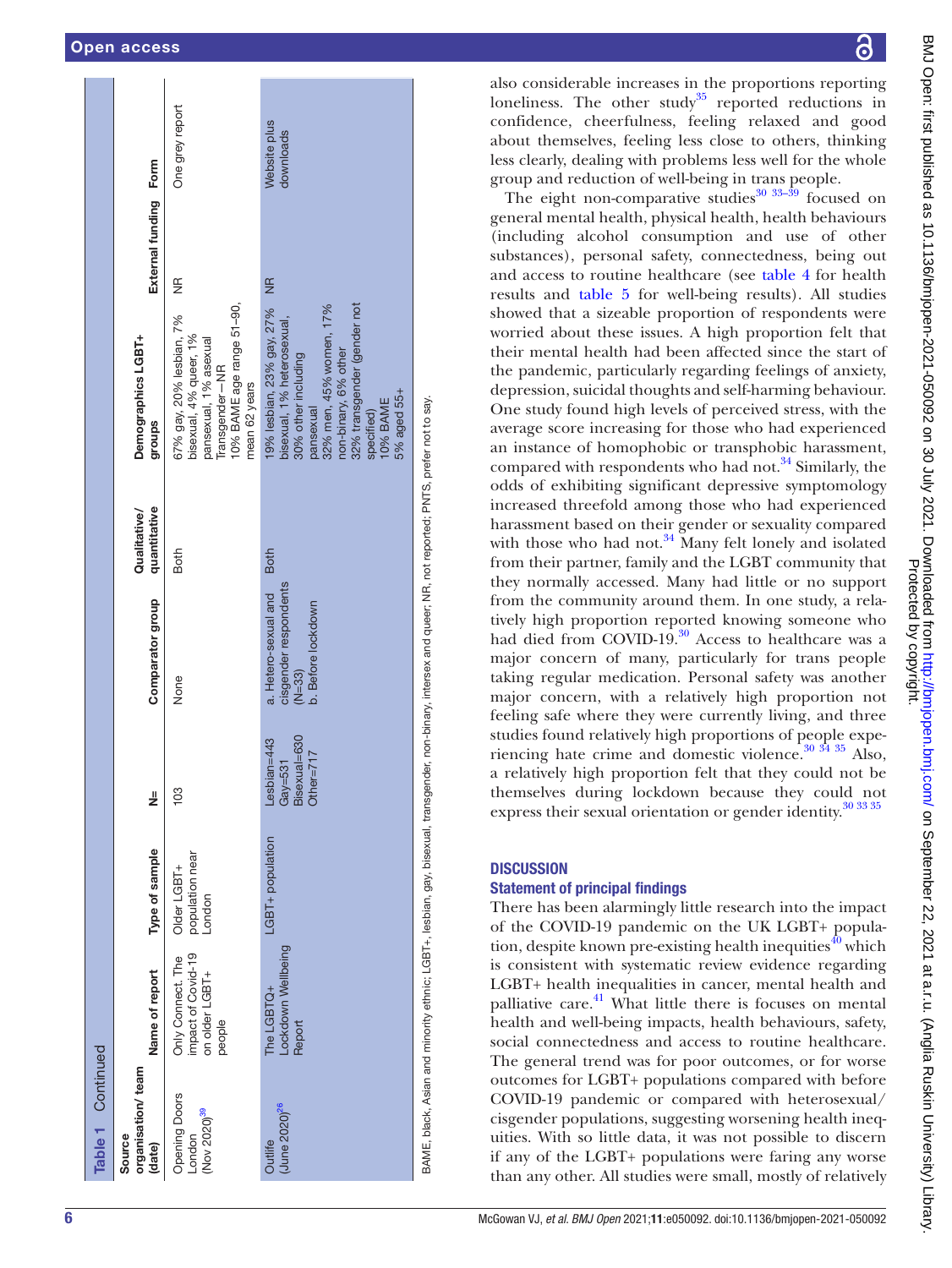<span id="page-6-0"></span>

| Source (date)             | <b>Outcome</b>                                                                     | Lesbian                                                                                                                             | Gay       | <b>Bisexual</b>                                                                                                                                                                                                                     | Heterosexual/<br>comparator | <b>Trans male</b><br>and trans<br>female | Cis male and<br>cis female<br>comparator |
|---------------------------|------------------------------------------------------------------------------------|-------------------------------------------------------------------------------------------------------------------------------------|-----------|-------------------------------------------------------------------------------------------------------------------------------------------------------------------------------------------------------------------------------------|-----------------------------|------------------------------------------|------------------------------------------|
| Barnardo's<br>(Sept 2020) | Mental health significant<br>obstacle                                              | <b>NR</b>                                                                                                                           | <b>NR</b> | <b>NR</b>                                                                                                                                                                                                                           | N/A                         | 34.3%                                    | Girls 14.3%<br>Boys 13.2%                |
|                           | Feel lonely or isolated all of<br>the time                                         | <b>NR</b>                                                                                                                           | <b>NR</b> | <b>NR</b>                                                                                                                                                                                                                           | N/A                         | 39.2%                                    | Girls 15.0%<br>Boys 14.0%                |
|                           | Support need to improve<br>mental health -help from<br>GPs/doctors                 | <b>NR</b>                                                                                                                           | <b>NR</b> | <b>NR</b>                                                                                                                                                                                                                           | N/A                         | 36.2%                                    | <b>Girls 12.2%</b><br><b>Boys 8.5%</b>   |
|                           | Support need to improve<br>mental health -alcohol/drug<br>use support              | <b>NR</b><br><b>NR</b><br><b>NR</b><br>N/A<br>21.9%<br>Girls 3.6%<br><b>Boys 8.1%</b><br>32%<br><b>NR</b><br><b>NR</b><br>65% (LGB) |           |                                                                                                                                                                                                                                     |                             |                                          |                                          |
| Healthwatch<br>Together   | Suffered with mental health<br>issues                                              |                                                                                                                                     |           |                                                                                                                                                                                                                                     |                             |                                          |                                          |
| (June/July 2020)          | Impact of COVID-19 on<br>their mental health (score 0<br>$(better) - 100$ (worse)) | 54 (LGB)                                                                                                                            |           | <b>NR</b><br>37<br>64.5%<br>54.2%<br>75.7%<br>70.5%<br>50.0%<br>77.0%<br>75.6%<br>75%<br>79.3%<br>15.3%<br>20.8%<br>21.6%<br>20.5%<br>22.7%<br>20.2%<br>18.5%<br>26.1%<br>21.6%<br>14.9%<br>13.0%<br>22.1%<br>8.9%<br>5.3%<br>12.4% |                             | <b>NR</b>                                |                                          |
| Outlife<br>(June 2020)    | Depression 'often', 'very<br>often' or 'every day'                                 | 50.9%<br>64.3%<br>56.6%<br>75.7%<br>58.8%<br>6.6%<br>22.8%<br>32.6%<br>16.6%<br>21.0%<br>13.5%<br>8.9%<br>7.9%<br>9.7%              |           | 56.2%                                                                                                                                                                                                                               |                             |                                          |                                          |
|                           | Anxiety 'often', 'very often' or 67.5%<br>'every day'                              |                                                                                                                                     | 62.2%     |                                                                                                                                                                                                                                     |                             |                                          |                                          |
|                           | Loneliness 'often', 'very<br>often' or 'every day'                                 |                                                                                                                                     |           |                                                                                                                                                                                                                                     |                             |                                          | 68.3%                                    |
|                           | Self-harm 'often', 'very often' 16.0%<br>or 'every day'                            |                                                                                                                                     |           |                                                                                                                                                                                                                                     |                             |                                          | 11.3%                                    |
|                           | Alcohol 'a few times a week'<br>or 'every day'                                     |                                                                                                                                     |           |                                                                                                                                                                                                                                     |                             |                                          | 25.2%                                    |
|                           | Exercise once per month or<br>less                                                 |                                                                                                                                     |           |                                                                                                                                                                                                                                     |                             |                                          | 18.4%                                    |
|                           | Domestic violence                                                                  |                                                                                                                                     |           |                                                                                                                                                                                                                                     |                             |                                          | 12.1%                                    |
|                           | At risk of homelessness                                                            |                                                                                                                                     |           |                                                                                                                                                                                                                                     |                             |                                          | 7.7%                                     |

GPs, general practitioners; N/A, not applicable; NR, not reported.

Results—surveys with concurrent control

low quality academically, and with limited numbers of outcomes that they could report, given the resources available. There was very little information on difference in rates in male and female trans and non-binary people, as most studies combined the trans sample, presumably because of low numbers. All comparative studies had fewer than 40 participants in one of the groups, limiting potential for finding statistically significant results.

There was no research found on the incidence, symptom severity, hospitalisations or death rates from COVID-19 in UK LGBT+ populations compared with heterosexual/cisgender populations. One small study<sup>39</sup> reported numbers who had had COVID-19 up to July 2020—5 of 103 respondents.

#### Strengths and weaknesses of the systematic review

This is the first systematic review examining UK-related COVID-19 research in LGBT+ populations. Currently, the PROSPERO database lists two other protocols, both unpublished and investigating mental health in LGBT+ communitiesonly.

A major strength of this systematic review is the inclusion of grey literature. Extensive database searches found no

peer-reviewed published UK research. A previous systematic review on LGBT health $42$  also found several grey literature studies reporting valuable information not available in peer-reviewed academic literature, so including grey literature due to paucity of published research is not new. However, it is disappointing that standard data collection does not yet include SOGI, and its reporting in peerreviewed, published health inequalities research. The current systematic review was conducted to the highest standards by experts in systematic reviewing and LGBT+ health, and is likely to have included all available relevant studies. Another major strength is the efforts made to find unpublished research by contacting experts, sifting UK Select Committee Public enquiry submissions<sup>25</sup> and checking specialist websites. A weakness is the difficulty in making meaningful sense of the included studies' results, given their small size, relatively low quality and lack of suitable comparators. They were mostly carried out by poorly funded charities, whose budgets dramatically reduced because of the pandemic, $43$  and without these reports there would be no evidence at all. There is sometimes a potential bias in charity-sponsored research in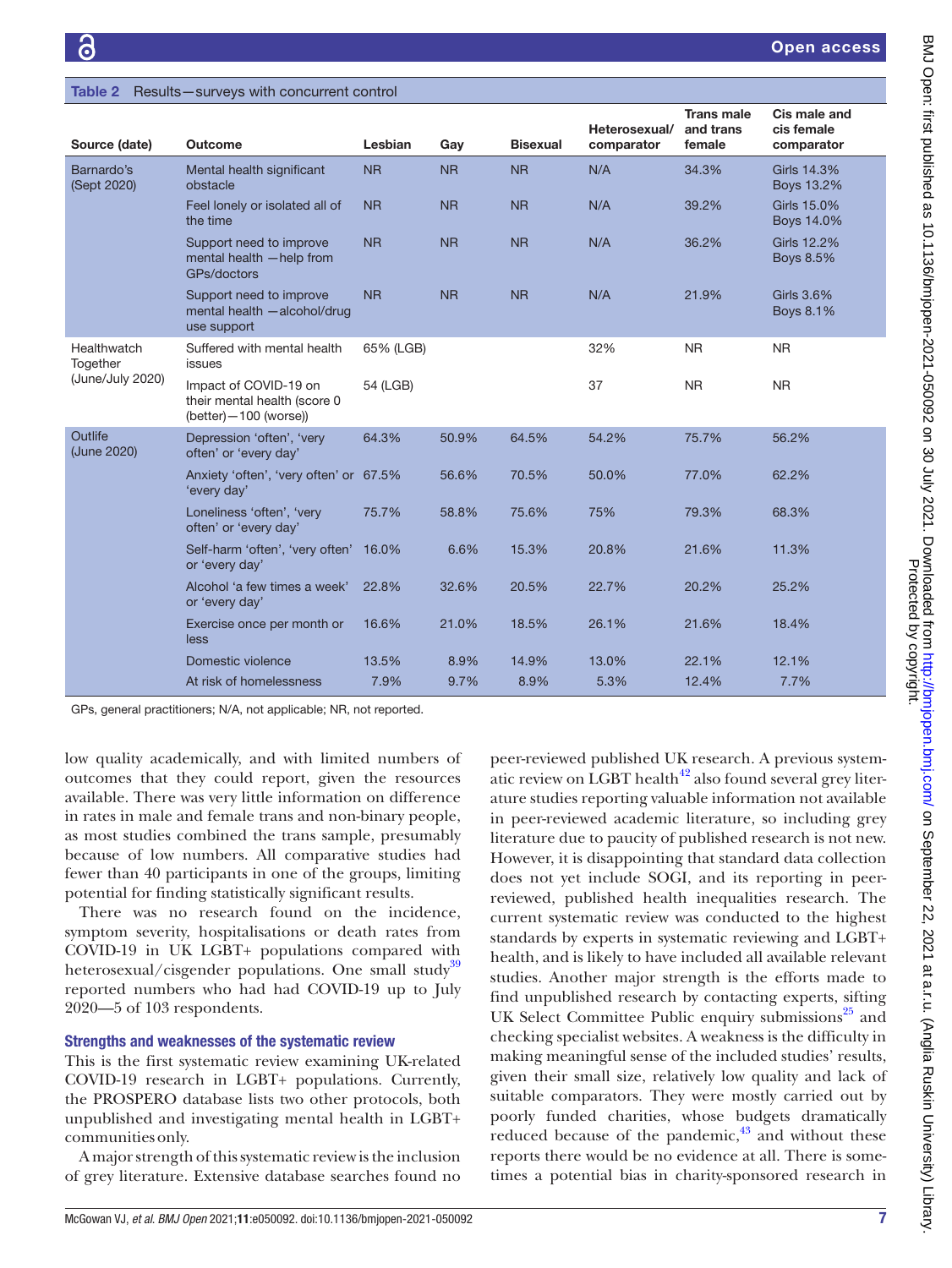$\overline{L}$ a  $(J<sub>l</sub>)$ 

<span id="page-7-0"></span>

| Source (date)   | Group                     | <b>Outcome</b>                                                                                                                                                                                                                                                                                                                                                                                                                                                                                                                                                                                                                                                                                                                                                                                                                                                                                                                                                                                                                                                                                                                                                                                                                                                                                                                                                                                                                                                                                                       | <b>Before COVID-19</b>                                                                                   | With COVID-19 |
|-----------------|---------------------------|----------------------------------------------------------------------------------------------------------------------------------------------------------------------------------------------------------------------------------------------------------------------------------------------------------------------------------------------------------------------------------------------------------------------------------------------------------------------------------------------------------------------------------------------------------------------------------------------------------------------------------------------------------------------------------------------------------------------------------------------------------------------------------------------------------------------------------------------------------------------------------------------------------------------------------------------------------------------------------------------------------------------------------------------------------------------------------------------------------------------------------------------------------------------------------------------------------------------------------------------------------------------------------------------------------------------------------------------------------------------------------------------------------------------------------------------------------------------------------------------------------------------|----------------------------------------------------------------------------------------------------------|---------------|
| Lancashire LGBT | All                       | Feeling less cheerful                                                                                                                                                                                                                                                                                                                                                                                                                                                                                                                                                                                                                                                                                                                                                                                                                                                                                                                                                                                                                                                                                                                                                                                                                                                                                                                                                                                                                                                                                                | <b>NR</b>                                                                                                | 68%           |
| (July 2020)     |                           | Feeling less good about themselves                                                                                                                                                                                                                                                                                                                                                                                                                                                                                                                                                                                                                                                                                                                                                                                                                                                                                                                                                                                                                                                                                                                                                                                                                                                                                                                                                                                                                                                                                   | <b>NR</b>                                                                                                | 55%           |
|                 |                           | Results-surveys with historical comparisons<br>Feeling less close to other people<br><b>NR</b><br>Thinking less clearly<br><b>NR</b><br>Feeling less confident<br><b>NR</b><br>Dealing with problems less well<br><b>NR</b><br>Feeling less relaxed<br><b>NR</b><br><b>NR</b><br>Feeling less useful<br>Feeling less optimistic about the future<br><b>NR</b><br>Average % reduction in well-being<br><b>NR</b><br>Average % reduction in well-being<br>N <sub>R</sub><br>Depressed 'often', 'very often' or 'every day'<br>31.6%<br>Anxious 'often', 'very often' or 'every day'<br>45.4%<br>34.5%<br>Loneliness 'often', 'very often' or 'every day'<br>4.8%<br>Self-harm 'often', 'very often' or 'every day'<br>Depressed 'often', 'very often' or 'every day'<br>46.8%<br>Anxious 'often', 'very often' or 'every day'<br>64.3%<br>Loneliness 'often', 'very often' or 'every day'<br>42.6%<br>Self-harm 'often', 'very often' or 'every day'<br>13.4%<br>44.5%<br>Depressed 'often', 'very often' or 'every day'<br>61.9%<br>Anxious 'often', 'very often' or 'every day'<br>Loneliness 'often', 'very often' or 'every day'<br>42.6%<br>Self-harm 'often', 'very often' or 'every day'<br>12.5%<br>57.8%<br>Depressed 'often', 'very often' or 'every day'<br>Anxious 'often', 'very often' or 'every day'<br>69.4%<br>44.0%<br>Loneliness 'often', 'very often' or 'every day'<br>16.6%<br>Self-harm 'often', 'very often' or 'every day'<br>LGBT, lesbian, gay, bisexual and transgender; NR, not reported. |                                                                                                          | 65%           |
|                 |                           |                                                                                                                                                                                                                                                                                                                                                                                                                                                                                                                                                                                                                                                                                                                                                                                                                                                                                                                                                                                                                                                                                                                                                                                                                                                                                                                                                                                                                                                                                                                      |                                                                                                          | 57%           |
|                 |                           |                                                                                                                                                                                                                                                                                                                                                                                                                                                                                                                                                                                                                                                                                                                                                                                                                                                                                                                                                                                                                                                                                                                                                                                                                                                                                                                                                                                                                                                                                                                      |                                                                                                          | 51%           |
|                 |                           |                                                                                                                                                                                                                                                                                                                                                                                                                                                                                                                                                                                                                                                                                                                                                                                                                                                                                                                                                                                                                                                                                                                                                                                                                                                                                                                                                                                                                                                                                                                      |                                                                                                          | 52%           |
|                 |                           |                                                                                                                                                                                                                                                                                                                                                                                                                                                                                                                                                                                                                                                                                                                                                                                                                                                                                                                                                                                                                                                                                                                                                                                                                                                                                                                                                                                                                                                                                                                      |                                                                                                          | 62%           |
|                 |                           |                                                                                                                                                                                                                                                                                                                                                                                                                                                                                                                                                                                                                                                                                                                                                                                                                                                                                                                                                                                                                                                                                                                                                                                                                                                                                                                                                                                                                                                                                                                      |                                                                                                          | 56%           |
|                 |                           |                                                                                                                                                                                                                                                                                                                                                                                                                                                                                                                                                                                                                                                                                                                                                                                                                                                                                                                                                                                                                                                                                                                                                                                                                                                                                                                                                                                                                                                                                                                      |                                                                                                          | 61%           |
|                 | Trans men                 |                                                                                                                                                                                                                                                                                                                                                                                                                                                                                                                                                                                                                                                                                                                                                                                                                                                                                                                                                                                                                                                                                                                                                                                                                                                                                                                                                                                                                                                                                                                      | 67%<br>53%<br>50.9%<br>56.4%<br>58.8%<br>6.6%                                                            |               |
|                 | Trans women               |                                                                                                                                                                                                                                                                                                                                                                                                                                                                                                                                                                                                                                                                                                                                                                                                                                                                                                                                                                                                                                                                                                                                                                                                                                                                                                                                                                                                                                                                                                                      |                                                                                                          |               |
| Outlife         | Gay                       |                                                                                                                                                                                                                                                                                                                                                                                                                                                                                                                                                                                                                                                                                                                                                                                                                                                                                                                                                                                                                                                                                                                                                                                                                                                                                                                                                                                                                                                                                                                      | 64.3%<br>67.6%<br>75.7%<br>16.0%<br>64.5%<br>70.5%<br>75.6%<br>15.3%<br>75.7%<br>77.0%<br>79.3%<br>21.6% |               |
| (June 2020)     |                           |                                                                                                                                                                                                                                                                                                                                                                                                                                                                                                                                                                                                                                                                                                                                                                                                                                                                                                                                                                                                                                                                                                                                                                                                                                                                                                                                                                                                                                                                                                                      |                                                                                                          |               |
|                 |                           |                                                                                                                                                                                                                                                                                                                                                                                                                                                                                                                                                                                                                                                                                                                                                                                                                                                                                                                                                                                                                                                                                                                                                                                                                                                                                                                                                                                                                                                                                                                      |                                                                                                          |               |
|                 |                           |                                                                                                                                                                                                                                                                                                                                                                                                                                                                                                                                                                                                                                                                                                                                                                                                                                                                                                                                                                                                                                                                                                                                                                                                                                                                                                                                                                                                                                                                                                                      |                                                                                                          |               |
|                 | Lesbian                   |                                                                                                                                                                                                                                                                                                                                                                                                                                                                                                                                                                                                                                                                                                                                                                                                                                                                                                                                                                                                                                                                                                                                                                                                                                                                                                                                                                                                                                                                                                                      |                                                                                                          |               |
|                 |                           |                                                                                                                                                                                                                                                                                                                                                                                                                                                                                                                                                                                                                                                                                                                                                                                                                                                                                                                                                                                                                                                                                                                                                                                                                                                                                                                                                                                                                                                                                                                      |                                                                                                          |               |
|                 |                           |                                                                                                                                                                                                                                                                                                                                                                                                                                                                                                                                                                                                                                                                                                                                                                                                                                                                                                                                                                                                                                                                                                                                                                                                                                                                                                                                                                                                                                                                                                                      |                                                                                                          |               |
|                 |                           |                                                                                                                                                                                                                                                                                                                                                                                                                                                                                                                                                                                                                                                                                                                                                                                                                                                                                                                                                                                                                                                                                                                                                                                                                                                                                                                                                                                                                                                                                                                      |                                                                                                          |               |
|                 | <b>Bisexual</b>           |                                                                                                                                                                                                                                                                                                                                                                                                                                                                                                                                                                                                                                                                                                                                                                                                                                                                                                                                                                                                                                                                                                                                                                                                                                                                                                                                                                                                                                                                                                                      |                                                                                                          |               |
|                 |                           |                                                                                                                                                                                                                                                                                                                                                                                                                                                                                                                                                                                                                                                                                                                                                                                                                                                                                                                                                                                                                                                                                                                                                                                                                                                                                                                                                                                                                                                                                                                      |                                                                                                          |               |
|                 |                           |                                                                                                                                                                                                                                                                                                                                                                                                                                                                                                                                                                                                                                                                                                                                                                                                                                                                                                                                                                                                                                                                                                                                                                                                                                                                                                                                                                                                                                                                                                                      |                                                                                                          |               |
|                 |                           |                                                                                                                                                                                                                                                                                                                                                                                                                                                                                                                                                                                                                                                                                                                                                                                                                                                                                                                                                                                                                                                                                                                                                                                                                                                                                                                                                                                                                                                                                                                      |                                                                                                          |               |
|                 | Transgender               |                                                                                                                                                                                                                                                                                                                                                                                                                                                                                                                                                                                                                                                                                                                                                                                                                                                                                                                                                                                                                                                                                                                                                                                                                                                                                                                                                                                                                                                                                                                      |                                                                                                          |               |
|                 | (gender not<br>specified) |                                                                                                                                                                                                                                                                                                                                                                                                                                                                                                                                                                                                                                                                                                                                                                                                                                                                                                                                                                                                                                                                                                                                                                                                                                                                                                                                                                                                                                                                                                                      |                                                                                                          |               |
|                 |                           |                                                                                                                                                                                                                                                                                                                                                                                                                                                                                                                                                                                                                                                                                                                                                                                                                                                                                                                                                                                                                                                                                                                                                                                                                                                                                                                                                                                                                                                                                                                      |                                                                                                          |               |
|                 |                           |                                                                                                                                                                                                                                                                                                                                                                                                                                                                                                                                                                                                                                                                                                                                                                                                                                                                                                                                                                                                                                                                                                                                                                                                                                                                                                                                                                                                                                                                                                                      |                                                                                                          |               |

that they can conduct research to find problems to solve, but this could be clarified by independent, peer-reviewed and published research, should it become available.

# Meanings and implications of the systematic review

Given that an estimated 5% of the UK population is not heterosexual,<sup>44</sup> and that there are between 200000 and  $500000$  transgender people in the UK, $^6$  $^6$  this lack of information is surprising and very worrying. Given the UK government's recent investment in LGBT+ health, $7\frac{45}{1}$  it is unclear why none of the large UK-based COVID-19 surveys included SOGI demographics. There has been a validated measure of sexual orientation available for over 10 years, and the UK Census 2021 measured both sexual orientation and gender identity, so these question sets are freely available. The answer perhaps could lie in more general reluctance to ask about these demographic characteristics.

Institutional homophobia is a relatively new concept, and has been defined $\overline{4^{6}}$  as:

The collective failure of an organisation to provide an appropriate and professional service to people because of their sexuality. It can be detected in processes, attitudes and behaviour which amount to discrimination through unwitting prejudice, ignorance, thoughtlessness and stereotyping.

Official data collection that ignores SOGI as a category is a subtle form of institutional homophobia/transphobia. A major implication for policymakers is to address why SOGI questions have been omitted, and ascertain whether it is this due to institutional homophobia/transphobia. One of the included studies<sup>34</sup> made the following statement:

Despite our best efforts, this study was not funded by the UKRI (ESRC) COVID-19 Research initiative. At time of writing £0 (out of £90 491 960) had been awarded by the UK Research Councils to projects studying the experiences of the LGBTQ+ community during the coronavirus pandemic.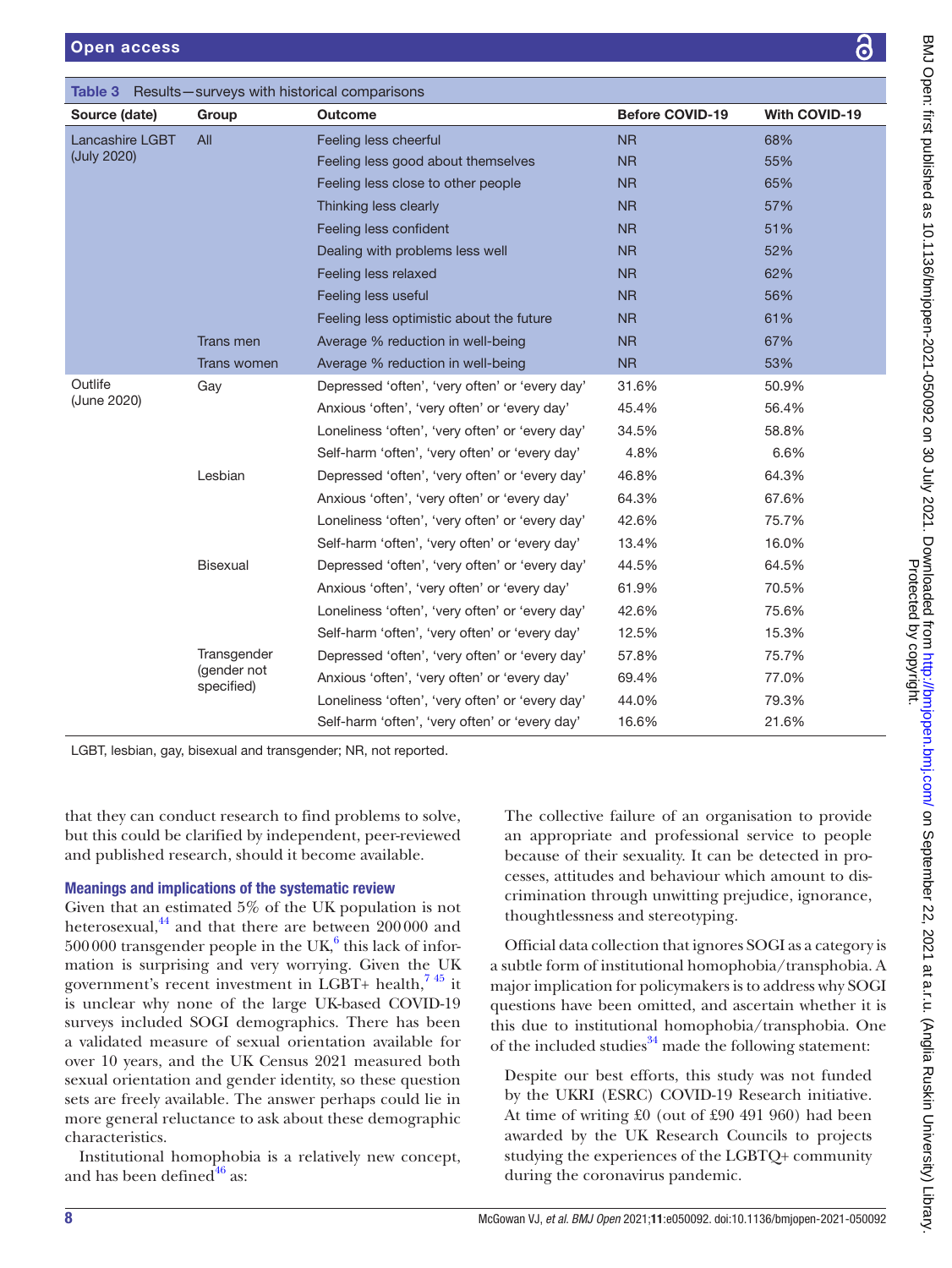<span id="page-8-0"></span>

|                                                                 | <b>Table 4</b> Results-non-comparative survey results for healthcare                                                                                                                                                      |                                                                                                                                                               |                                                                                                                                     |                                                                                                                                                                                                                                                                                                              |
|-----------------------------------------------------------------|---------------------------------------------------------------------------------------------------------------------------------------------------------------------------------------------------------------------------|---------------------------------------------------------------------------------------------------------------------------------------------------------------|-------------------------------------------------------------------------------------------------------------------------------------|--------------------------------------------------------------------------------------------------------------------------------------------------------------------------------------------------------------------------------------------------------------------------------------------------------------|
| Source (date)                                                   | <b>General mental health</b>                                                                                                                                                                                              | <b>General physical</b><br>health                                                                                                                             | Alcohol or other<br>substance consumption                                                                                           | <b>Routine healthcare access</b>                                                                                                                                                                                                                                                                             |
| Birmingham LGBT<br>(Sept 2020)                                  | 65% felt their mental health<br>had been affected since the<br>start of the COVID-19 outbreak 7% accessed a food<br>60% reported feeling anxious,<br>depressed or lonely<br>14% had suicidal or self-<br>harming thoughts | 50% of people stated<br>diet less healthy<br>bank<br>70% reported 'good' or consumption<br>'excellent' sexual health<br>20% undertook no<br>physical exercise | 33% indicated increased<br>use of recreational drugs<br>40% of those who drank<br>reported increased alcohol medication they needed | 12% were not able to access<br>healthcare when they needed it<br>11% could not access                                                                                                                                                                                                                        |
| Houghton and Tasker<br>(Aug 2020)                               | 70% felt very or extremely<br>emotionally affected by the<br>pandemic                                                                                                                                                     | <b>NR</b>                                                                                                                                                     | <b>NR</b>                                                                                                                           | <b>NR</b>                                                                                                                                                                                                                                                                                                    |
| <b>Kneale and Becares</b><br>(Aug 2020)                         | (See separate table in online supplemental file)                                                                                                                                                                          |                                                                                                                                                               |                                                                                                                                     |                                                                                                                                                                                                                                                                                                              |
| Lancashire LGBT<br>(July 2020)                                  | 72% concerned about this                                                                                                                                                                                                  | <b>NR</b>                                                                                                                                                     |                                                                                                                                     | 21% concerned about this 33% not able to access routine<br>healthcare (49% for trans<br>people)                                                                                                                                                                                                              |
| Live Through This<br>(Aug 2020)                                 | 30% concerned about their<br>mental health<br>58% report a negative impact<br>on mental health                                                                                                                            | health                                                                                                                                                        | often                                                                                                                               | 43% worried about their 19% drinking alcohol more 22% concerned about being<br>able to access healthcare<br>19% concerned about their<br>medication<br>16% concerned about their<br>ability to contact their cancer<br>team                                                                                  |
| <b>LGBT Foundation</b><br>(May 2020)                            | 37% had decreased mental<br>well-being as one of their top<br>three concerns<br>42% would like to access<br>support for their mental health                                                                               | NR.                                                                                                                                                           | 18% are concerned that<br>COVID-19 will lead to<br>substance or alcohol<br>misuse, or trigger relapse                               | 16% had been unable to<br>access healthcare for non-<br>COVID-19-related issues<br>34% had a medical<br>appointment cancelled<br>23% were unable to access<br>medication                                                                                                                                     |
| <b>LGBT South West,</b><br><b>Intercom Trust</b><br>(July 2020) | 52% had decreased mental<br>well-being as the second<br>highest concern<br>62% living with family reported<br>decreased mental well-being                                                                                 | <b>NR</b>                                                                                                                                                     | 29% of people were<br>concerned the situation<br>would lead to substance or related issues<br>relapse                               | 13% were unable to access<br>healthcare for non-COVID-19-<br>alcohol misuse or trigger a 33% had medical appointments<br>cancelled<br>17% were unable to access<br>medication (55% of trans<br>people said they were unable to<br>access, or had concerns about<br>accessing hormone therapy<br>medications) |
| (Nov 2020)                                                      | Opening Doors London >50% felt that lockdown<br>impacted negatively on their<br>psychological well-being<br>38% felt more unhappy or<br>depressed since lockdown<br>18% felt much more<br>depressed than usual            | 5% contracted<br>coronavirus<br>23% felt their physical<br>health was worse since<br>the pandemic and<br>lockdown                                             | NR                                                                                                                                  | NR.                                                                                                                                                                                                                                                                                                          |

LGBT, lesbian, gay, bisexual and transgender; NR, not reported.

It needs to be established as to why has there been zero funding into the incidence, symptom severity, hospitalisations or death rates from COVID-19 in LGBT+ populations compared with heterosexual/cisgender populations, in spite of the £500million UK Research and Innovation Economic and Social Research Council COVID-19 Research Initiative funding available. $^{47}$  It also needs to be established if institutional homophobia/transphobia is the cause of a lack of good-quality COVID-19 research in UK LGBT+ populations.

The evidence in this systematic review was collected mostly by LGBT+ sector charities. If it had not been for these, almost no information on the impact of COVID-19 would have been available, yet this sector is considerably underfunded, $^{48}$  and is facing a massive drop in income because of the COVID-19 pandemic.<sup>[49](#page-11-26)</sup>

The only evidence on the proportion of LGBT+ peoplewho have had COVID-19 was 5 in 103 respondents, as of July  $2020$ .<sup>39</sup> By this time, there had been  $302301$  confirmed COVID-19 cases in the UK,<sup>[50](#page-11-27)</sup> from a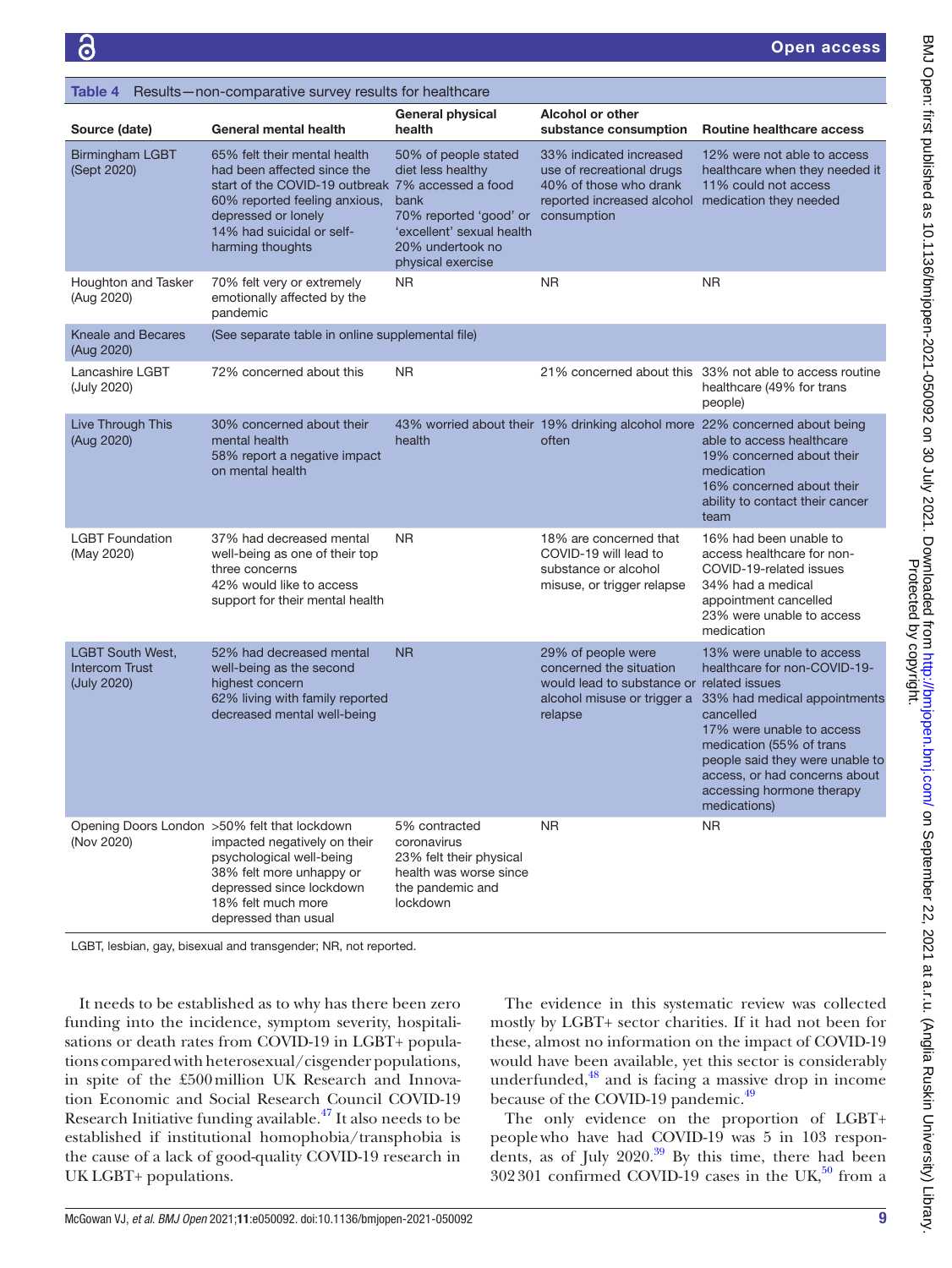<span id="page-9-0"></span>

| Source (date)                                                   | <b>Personal safety</b>                                                                                                                                                                                                                                            | Connecting with friends and<br>social support                                                                                                                                                                                                                            | <b>Outness</b>                                                                                                                          |
|-----------------------------------------------------------------|-------------------------------------------------------------------------------------------------------------------------------------------------------------------------------------------------------------------------------------------------------------------|--------------------------------------------------------------------------------------------------------------------------------------------------------------------------------------------------------------------------------------------------------------------------|-----------------------------------------------------------------------------------------------------------------------------------------|
| <b>Birmingham LGBT</b><br>(Sept 2020)                           | 7% reported experiencing a<br>hate crime since the start of the<br>pandemic<br>5% of respondents indicated they<br>had experienced domestic abuse<br>from a current or ex-partner or family 14% friend/s, 6% relative/s, 3%<br>member since the start of lockdown | 60% indicated they had no<br>emotional support<br>25% reported knowing someone<br>who had died from COVID-19<br>(7% had lost family member/s,<br>neighbour/s)                                                                                                            | 20% were worried about being their<br>authentic self through lockdown                                                                   |
| (Aug 2020)                                                      | Houghton and Tasker 26% felt either very or extremely<br>uncomfortable where they were<br>living                                                                                                                                                                  | 28% in relationships felt very<br>or extremely isolated from their<br>partner(s)<br>59% felt very or extremely isolated<br>from LGBTQ friends, compared with<br>46% felt very or extremely isolated<br>from cis or heterosexual friends                                  | 19% felt very or completely<br>suffocated due to not being able<br>to express their LGBTQ* identity<br>where they were currently living |
| Kneale and Becares<br>(Aug 2020)                                | (See separate table in online supplemental file)                                                                                                                                                                                                                  |                                                                                                                                                                                                                                                                          |                                                                                                                                         |
| Lancashire LGBT<br>(July 2020)                                  | 11% concerned about this<br>8% experienced domestic violence<br>7% had hate incident                                                                                                                                                                              | 55% concerned about this<br>60% were not keeping in contact<br>with people from LGBT groups                                                                                                                                                                              | 34% of did not feel able to be open<br>about SOGI in their home/living<br>environment                                                   |
| Live Through This<br>(Aug 2020)                                 | <b>NR</b>                                                                                                                                                                                                                                                         | 55% worried about not seeing their<br>friends or family<br>43% concerned about social<br>isolation                                                                                                                                                                       | 9% are not out to anyone in their<br>medical team                                                                                       |
| <b>LGBT Foundation</b><br>(May 2020)                            | 8% do not feel safe where they are<br>currently staying                                                                                                                                                                                                           | 64% said they would rather receive<br>support during COVID-19 from an<br>LGBT-specific organisation                                                                                                                                                                      | <b>NR</b>                                                                                                                               |
| <b>LGBT South West,</b><br><b>Intercom Trust</b><br>(July 2020) | 9% did not feel safe where they<br>were currently staying                                                                                                                                                                                                         | 63% listed inability to see friends<br>and family as their top concern at<br>this time<br>58% would prefer to receive support<br>from an LGBT+-specific organisation                                                                                                     | <b>NR</b>                                                                                                                               |
| <b>Opening Doors</b><br>London<br>(Nov 2020)                    | <b>NR</b>                                                                                                                                                                                                                                                         | 37% felt more lonely than usual<br>27% hardly ever or never had<br>someone to talk to during lockdown<br>18% hardly ever received support<br>from neighbours and local<br>community<br>Over 20% did not have smart<br>phone, tablet, laptop or access to<br>the internet | <b>NR</b>                                                                                                                               |

LGBT+, lesbian, gay, bisexual, transgender, non-binary, intersex and queer; NR, not reported; SOGI, sexual orientation or gender identity.

population of approximately 54million adults, giving a proportion of roughly 0.6% of the population having had a confirmed case. However, according to an ONS study, as of 9 August 2020, 6.2% (95% CI: 5.1% to 7.5%) people aged 16 years and over tested positive for antibodies to COVID-19, $^{51}$  but around 20% of these may have been asymptomatic,<sup>52</sup> so the estimate of  $4.9\%$ ,<sup>[33](#page-11-8)</sup> although from a small sample, may be fairly similar to the UK population proportion.

# Unanswered questions and future research

It became apparent early in the pandemic that men were more at risk of serious illness and death from COVID-19 than women. It could have been very useful to find out if transgender women had higher rates than transgender

men, or vice versa. This might have started to answer the questions around whether higher rates in men were due to sex hormone levels, Y chromosome effects or other reasons. If pockets of unexpectedly high transmission in certain areas are found, it could be useful to check whether this may have happened due to social sex in some gay men. The evidence suggests that social controls implemented because of the pandemic have exacerbated mental health difficulties, and therefore investigating whether there have been higher suicide rates in LGBT+ populations would be appropriate. However, foremost in the list of unanswered questions that must be addressed is why SOGI measures are not yet included in demographic datasets of all large cohort studies, when the question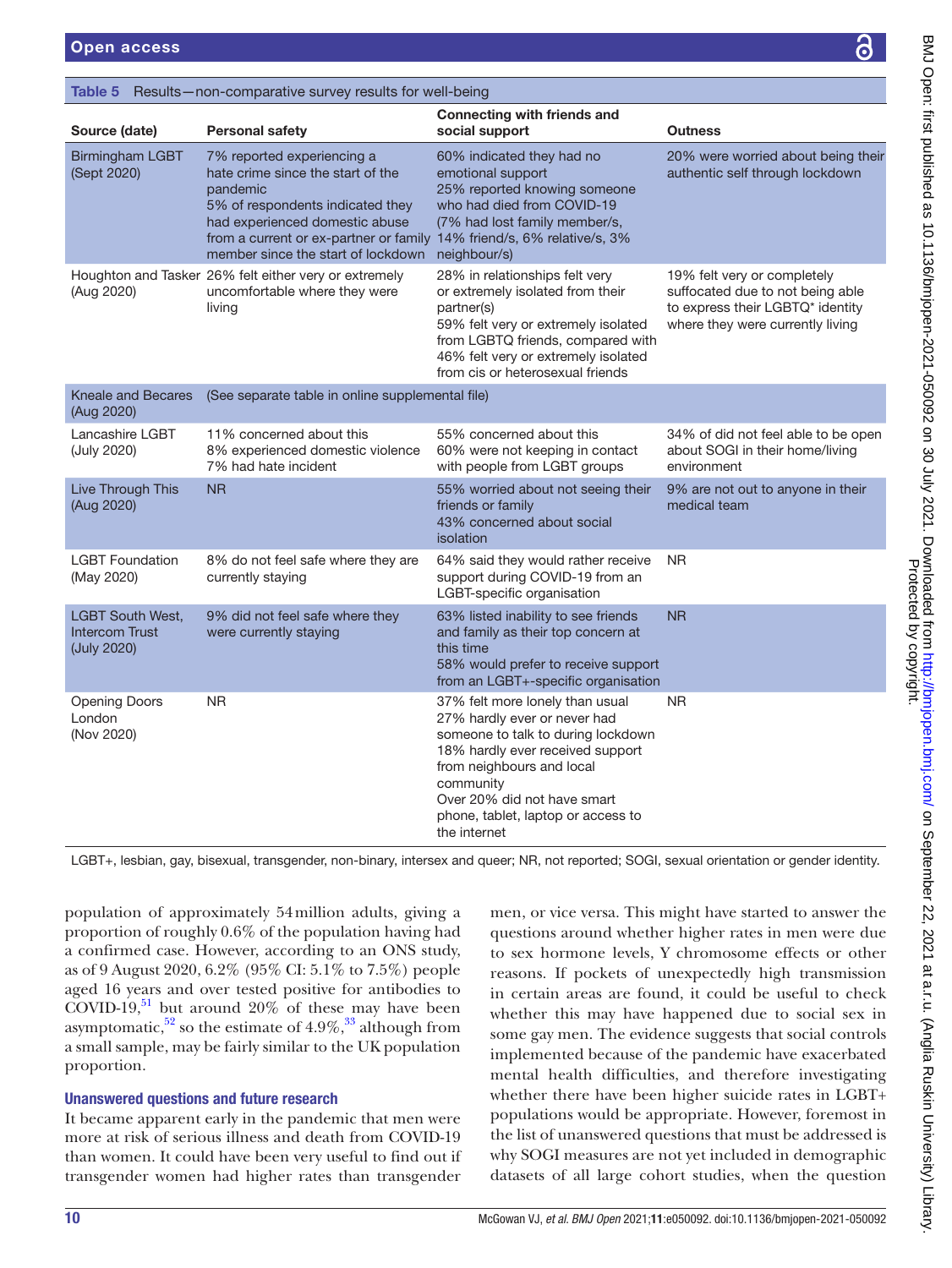sets are readily available. It needs to be established as to whether this is due to institutional homophobia/transphobia and how can this be reversed.

# **CONCLUSIONS**

In this novel and rigorously conducted systematic review of the effects of the COVID-19 pandemic on the health and well-being of UK LGBT+ populations, no published research was found, and 11 small, grey literature reports of relatively low quality were included. Mental health and well-being, health behaviours, safety, social connectedness and access to routine healthcare tended to show poor outcomes, or worse outcomes from the LGBT+ populations compared with before the COVID-19 pandemic or compared with heterosexual/cisgender populations. No research was found on incidence, symptom severity, hospitalisations or death rates. Lack of research is a significant concern, especially when considering pre-existing health inequities between LGBT+ and heterosexual/ cisgender populations. Paucity of evidence is driven by lack of routinely collected SOGI data possibly resulting from institutional homophobia/transphobia which needs to be addressed.

Acknowledgements Cici Carey-Stuart from Encompass Network for alerting us to one of the included studies.

Contributors CM developed the original idea with discussions with LGBT activists and researchers. CM did the searches, HJL did double citation checking with CM and also looked on Google for additional studies. VJM conducted the systematic review double data extraction with CM. CM wrote the initial draft of the manuscript and all authors edited it.

Funding VJM is funded by the National Institute for Health Research (NIHR) School for Public Health Research (SPHR) (grant reference number PD-SPH-2015). The NIHR SPHR is a partnership between the Universities of Sheffield; Bristol; Cambridge; Imperial; and University College London; The London School for Hygiene and Tropical Medicine (LSHTM); LiLac–a collaboration between the Universities of Liverpool and Lancaster; and Fuse–the Centre for Translational Research in Public Health, a collaboration between Newcastle, Durham, Northumbria, Sunderland and Teesside Universities.

**Disclaimer** The views expressed are those of the authors and not necessarily those of the NIHR or the Department of Health and Social Care.

Competing interests None declared.

Patient consent for publication Not required.

Provenance and peer review Not commissioned; externally peer reviewed.

Data availability statement Data sharing not applicable as no datasets generated and/or analysed for this study. This is a systematic review so data sharing not relevant.

Supplemental material This content has been supplied by the author(s). It has not been vetted by BMJ Publishing Group Limited (BMJ) and may not have been peer-reviewed. Any opinions or recommendations discussed are solely those of the author(s) and are not endorsed by BMJ. BMJ disclaims all liability and responsibility arising from any reliance placed on the content. Where the content includes any translated material, BMJ does not warrant the accuracy and reliability of the translations (including but not limited to local regulations, clinical guidelines, terminology, drug names and drug dosages), and is not responsible for any error and/or omissions arising from translation and adaptation or otherwise.

Open access This is an open access article distributed in accordance with the Creative Commons Attribution Non Commercial (CC BY-NC 4.0) license, which permits others to distribute, remix, adapt, build upon this work non-commercially, and license their derivative works on different terms, provided the original work is

#### ORCID iDs

Hayley J Lowther <http://orcid.org/0000-0001-7500-0513> Catherine Meads <http://orcid.org/0000-0002-2368-0665>

## REFERENCES

- <span id="page-10-0"></span>1 Marmot M, Allen J, Goldblatt P. Build Back Fairer: The COVID-19 Marmot Review. In: *The pandemic, socioeconomic and health inequalities in England*. London: Institute of Health Equity, 2020.
- <span id="page-10-1"></span>2 Bambra C, Riordan R, Ford J, *et al*. The COVID-19 pandemic and health inequalities. *[J Epidemiol Community Health](http://dx.doi.org/10.1136/jech-2020-214401)* 2020;74:964–8.
- <span id="page-10-2"></span>Booker CL, Rieger G, Unger JB. Sexual orientation health inequality: evidence from Understanding Society, the UK Longitudinal Household Study. *[Prev Med](http://dx.doi.org/10.1016/j.ypmed.2017.06.010)* 2017;101:126–32.
- <span id="page-10-3"></span>von der Leyen U. State of the Union address by president von der Leyen at the European Parliament plenary. Available: [https://ec.](https://ec.europa.eu/commission/presscorner/detail/en/SPEECH_20_1655) [europa.eu/commission/presscorner/detail/en/SPEECH\\_20\\_1655](https://ec.europa.eu/commission/presscorner/detail/en/SPEECH_20_1655)  [Accessed 30 Dec 2020].
- <span id="page-10-4"></span>5 Madrigal-Borloz V. ASPIRE guidelines on COVID-19 response and recovery free from violence and discrimination based on sexual orientation and gender identity. United nations, human rights, special procedures, 2020. Available: [https://www.ohchr.org/en/issues/sexu](https://www.ohchr.org/en/issues/sexualorientationgender/pages/index.aspx) [alorientationgender/pages/index.aspx](https://www.ohchr.org/en/issues/sexualorientationgender/pages/index.aspx) [Accessed 30 Dec 2020].
- <span id="page-10-5"></span>6 Government Equalities Office. National LGBT survey research report. UK government, 2018. Available: [https://www.gov.uk/government/](https://www.gov.uk/government/publications/national-lgbt-survey-summary-report) [publications/national-lgbt-survey-summary-report](https://www.gov.uk/government/publications/national-lgbt-survey-summary-report) [Accessed 30 Dec 2020].
- <span id="page-10-6"></span>7 Government Equalities Office. LGBT Action Plan. Improving the lives of lesbian, gay, bisexual and transgender people. UK government, 2018. Available: [https://www.gov.uk/government/publications/lgbt](https://www.gov.uk/government/publications/lgbt-action-plan-2018-improving-the-lives-of-lesbian-gay-bisexual-and-transgender-people)[action-plan-2018-improving-the-lives-of-lesbian-gay-bisexual-and](https://www.gov.uk/government/publications/lgbt-action-plan-2018-improving-the-lives-of-lesbian-gay-bisexual-and-transgender-people)[transgender-people\[](https://www.gov.uk/government/publications/lgbt-action-plan-2018-improving-the-lives-of-lesbian-gay-bisexual-and-transgender-people)Accessed 30 Dec 2020].
- <span id="page-10-7"></span>8 Semlyen J, King M, Varney J, *et al*. Sexual orientation and symptoms of common mental disorder or low wellbeing: combined metaanalysis of 12 UK population health surveys. *[BMC Psychiatry](http://dx.doi.org/10.1186/s12888-016-0767-z)* 2016;16:1–9.
- 9 Dhejne C, Van Vlerken R, Heylens G, *et al*. Mental health and gender dysphoria: a review of the literature. *[Int Rev Psychiatry](http://dx.doi.org/10.3109/09540261.2015.1115753)* 2016;28:44–57.
- <span id="page-10-8"></span>10 Jarrett BA, Peitzmeier SM, Restar A. Gender-affirming care, mental health, and economic stability in the time of COVID-19: a global cross-sectional study of transgender and non-binary people. *[medRxiv](http://dx.doi.org/10.1101/2020.11.02.20224709)*.
- 11 Suen YT, Chan RCH, Wong EMY. Effects of general and sexual minority-specific COVID-19-related stressors on the mental health of lesbian, gay, and bisexual people in Hong Kong. *[Psychiatry Res](http://dx.doi.org/10.1016/j.psychres.2020.113365)* 2020;292:113365.
- 12 Torres TS, Hoagland B, Bezerra DRB, *et al*. Impact of COVID-19 pandemic on sexual minority populations in Brazil: an analysis of social/racial disparities in maintaining social distancing and a description of sexual behavior. *[AIDS Behav](http://dx.doi.org/10.1007/s10461-020-02984-1)* 2021;25:73–84.
- 13 Santos G-M, Ackerman B, Rao A, *et al*. Economic, mental health, HIV prevention and HIV treatment impacts of COVID-19 and the COVID-19 response on a global sample of Cisgender gay men and other men who have sex with men. *[AIDS Behav](http://dx.doi.org/10.1007/s10461-020-02969-0)* 2021;25:311–21.
- <span id="page-10-9"></span>14 Shekhar S, Wurth R, Kamilaris CDC, *et al*. Endocrine conditions and COVID-19. *[Horm Metab Res](http://dx.doi.org/10.1055/a-1172-1352)* 2020;52:471–84.
- <span id="page-10-10"></span>15 EMG Health. Female reproductive steroids may protect against COVID-19 symptoms. Available: [https://www.emg-health.com/](https://www.emg-health.com/omnipresent/female-reproductive-steroids-may-protect-against-covid-19-symptoms/?utm_source=newsletter_repro%20health&utm_medium=email&utm_campaign=_091220) [omnipresent/female-reproductive-steroids-may-protect-against](https://www.emg-health.com/omnipresent/female-reproductive-steroids-may-protect-against-covid-19-symptoms/?utm_source=newsletter_repro%20health&utm_medium=email&utm_campaign=_091220)[covid-19-symptoms/?utm\\_source=newsletter\\_repro%20health&utm\\_](https://www.emg-health.com/omnipresent/female-reproductive-steroids-may-protect-against-covid-19-symptoms/?utm_source=newsletter_repro%20health&utm_medium=email&utm_campaign=_091220) [medium=email&utm\\_campaign=\\_091220](https://www.emg-health.com/omnipresent/female-reproductive-steroids-may-protect-against-covid-19-symptoms/?utm_source=newsletter_repro%20health&utm_medium=email&utm_campaign=_091220) [Accessed 30 Dec 2020].
- <span id="page-10-11"></span>16 Hodson K, Meads C, Bewley S. Lesbian and bisexual women's likelihood of becoming pregnant: a systematic review and metaanalysis. *[BJOG](http://dx.doi.org/10.1111/1471-0528.14449)* 2017;124:393–402.
- <span id="page-10-12"></span>17 Harris A, Bewley S, Meads C. Sex hormone levels in Lesbian, bisexual, and heterosexual women: systematic review and exploratory meta-analysis. *[Arch Sex Behav](http://dx.doi.org/10.1007/s10508-020-01717-8)* 2020;49:2405–20.
- <span id="page-10-13"></span>18 Wozniak RJ, Nixon DF, Marston JL. Involvement of Cisgender and transgender individuals in studies on the impact of hormonal therapy on COVID-19. *[AIDS Patient Care STDS](http://dx.doi.org/10.1089/apc.2020.0118)* 2020;34:367–8.
- <span id="page-10-14"></span>19 Stephenson R, Chavanduka TMD, Rosso MT, *et al*. Sex in the time of COVID-19: Results of an online survey of gay, bisexual and other men who have sex with men's experience of sex and HIV prevention during the US COVID-19 epidemic. *[AIDS Behav](http://dx.doi.org/10.1007/s10461-020-03024-8)* 2021;25:40–8.